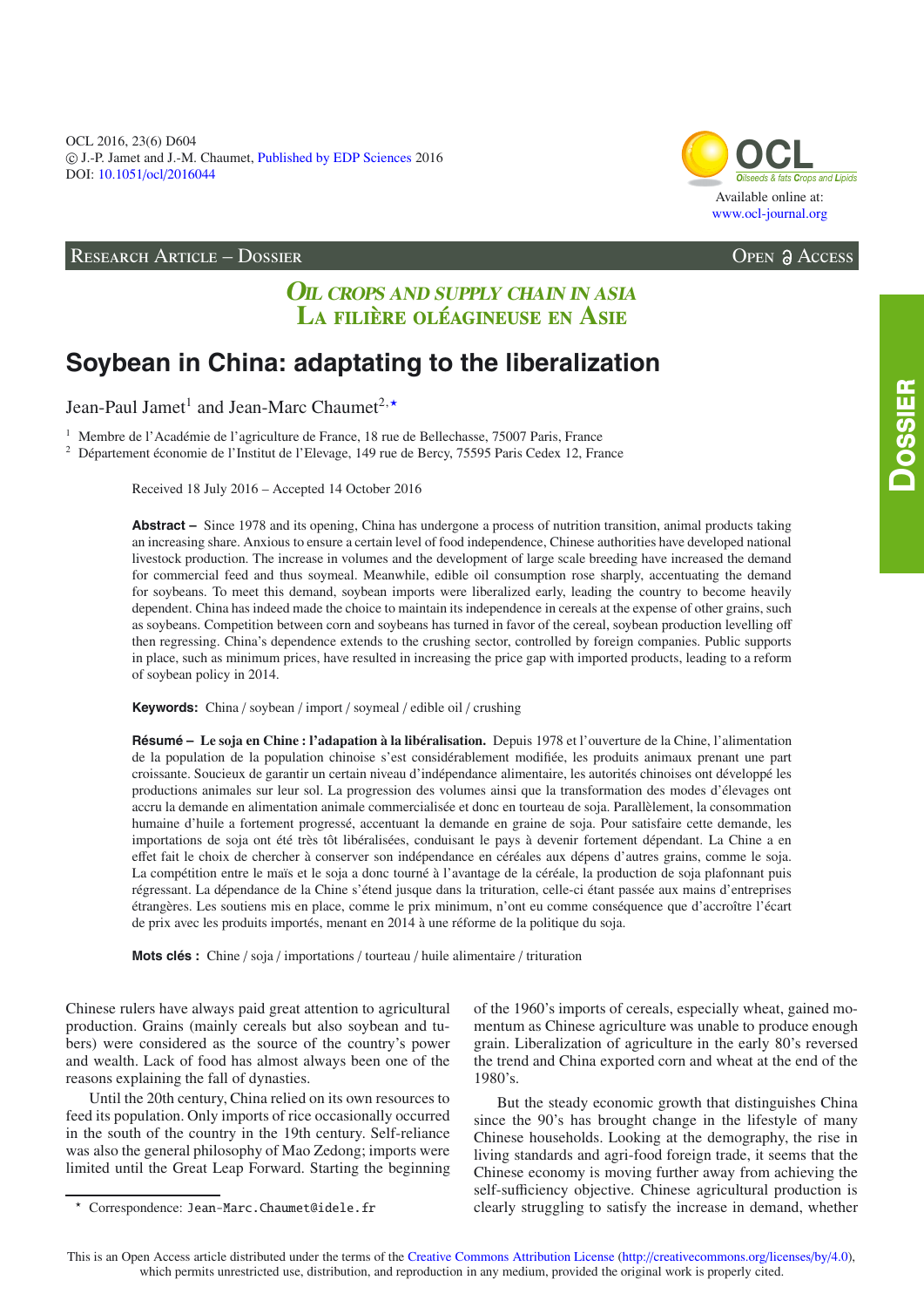it emanates from consumers or livestock farmers. After the year 2003, the trade balance tipped into long-term deficit, in contrast with the high surpluses achieved in manufactured goods trading.

With its high level of imports, Chinese soybean sector is the symbol of this food dependency, a new era in Chinese history.

# **1 Origin and domestication of soybean in China**

Because China has a long history of growing soybean and a rich array, soybean germplasm has been bred through longterm natural and artificial selection, this provides a rich base for the selection and breeding of soybean varieties and for making a great contribution to soybean production and breeding in the world.

China has made extensive improvements in soybean varieties and the high-yield culture techniques of soybean continue to improve. There is still, great potential for further improvements in soybean yield.

The genus *Glycine* wild is divided in two subgenera *Glycine perenials* and *Glycine soja*.

#### **1.1 Distribution of annual wild soybean**

Taxonomically both the annual wild soybean (*G soja*) and cultivated soybean (*G Max L*) are subgenera of soja.

The distribution of wild soybean in China is extensive. Fukuda (1933) a Japanese scholar thought that the origin of soybean is North-East China, based on the observation that the semi natural wild soybeans are extensively distributed in North-East China, but not in the other regions, that there are many soybean varieties in this region and that many of them possess "original" characteristics (Qiu and Chang, [2010](#page-8-0)).

In fact, many small black soybean germplasms have "primitive" traits. They are extensively distributed in the lower and middle reaches of the Yellow River; especially in North Shaanxi and North Shanxi provinces. Therefore, their distribution area is much larger than North-East China alone (Qiu and Chang, [2010\)](#page-8-0).

Maliao Dou and Nidou (*G Max L*) which are closely related to semi natural soybean are distributed even as far South as the Yangtze River Valley. Fukuda indicated that the number of soybean varieties in this area is very large and that Shaanxi and Shanxi provinces alone have 3000 accessions of soybean germplasm resources. As well as these Spring-type soybeans, the number of varieties of summer planting types in the Yangtze River Valley is also developing considerably.

The genus *Glycine* is thought to be of ancient polyploid origin due to the high chromosome number in the majority of the species  $(n = 20)$  compared to closely related genera (mostly  $n = 10$  or 11, one with  $n = 14$ ). Additional lines of evidence exist, including cytogenetic studies in haploïd *G* max (Crane *et al*., [1982\)](#page-8-1) supporting the hypothesis of polyploid origin. Schuelter *et al*. [\(2004\)](#page-8-2) found that the Glycine genome has gone through two major rounds of duplication, the first estimated at 41.6 million years ago and another at 14.5 million years ago. Van *et al*. [\(2008](#page-8-3)) looked at evolutionary events, revealing the recent divergence of two soybean homologous regions occurred at 60 and 12 million years ago, respectively.

Clarindo *et al*. [\(2007\)](#page-8-4) found that the karyograms support soybean's tetraploid nature  $(4x = 40)$ , specifically for the presence of chromosomes with identical morphology and suggested that chromosome rearrangements may have occurred during the speciation of *G* max, the wild soybean was domesticated by ancient people under certain agricultural conditions.

The first piece of evidence is that the number of chromosomes is both the cultivated soybean and the wild soybean is  $2n = 40$ . The chromosome set in GG, if we cross the cultivated soybean with the wild soybean, the fertility and the seed – setting percentage of the F1 generation are normal and there is no obvious difference as compared to crosses with cultivated soybeans. This shows that there is no isolation between the cultivated soybean and the wild soybean and they are (at the very least) close relatives.

The second piece of evidence is that when the cultivated soybean is crossed with the wild soybean, the seed size, plant height, lodging and other traits are inherited as quantitative traits, with some intermediate types occurring, which show that the two groups accumulated minor variants of the underlying genes.

Third, new variations have been identified in late-maturing variants with large seeds and thick stems are also minor variations of quantitative traits.

The fourth piece of evidence is that among the rich germplasm resources in China, there are wild soybeans, semi wild soybeans and highly evolved cultivated soybeans.

People mainly use soybeans seeds. In long-term production activity and use, people have focused on selection of large seeds. While the seed of soybean has been enlarged, correspondingly the pod has been enlarged, the plant height reduced and the stem thickened. Reductions in plant height have been favorable for development from wine type to vertical type. The vertical type plant is easy to manage and good management conditions have promoted the selection of strong and lodgingresistant types.

#### **1.2 Distribution across the provinces**

In China, three growing regions can be distinguished, according to the cropping system. The North-East Spring-sowing soybean region is the largest soybean-producing region in China. This region includes Heilongjiang, Jilin, Liaoning and the greater part of Inner Mongolia (see Fig. [1\)](#page-2-0). Soybean is sown in Spring (the last ten days of April and the first ten days of May) and harvested in Autumn (from the middle ten days to the last ten days of September). The total production of soybean in Heilongjiang province ranked the first.

The Huang Huai Haï summer-sowing soybean is the second-largest producing region. This region includes Shandong, Henan, the Central-South part of Hebeï Province, the North part of Jiangsu and Anhui provinces, the Central South part of Shanxi province and the Shaanxi plain area. Soybean is sowed from the middle ten days of June, after the harvest of Winter wheat. Soybean is harvested from the last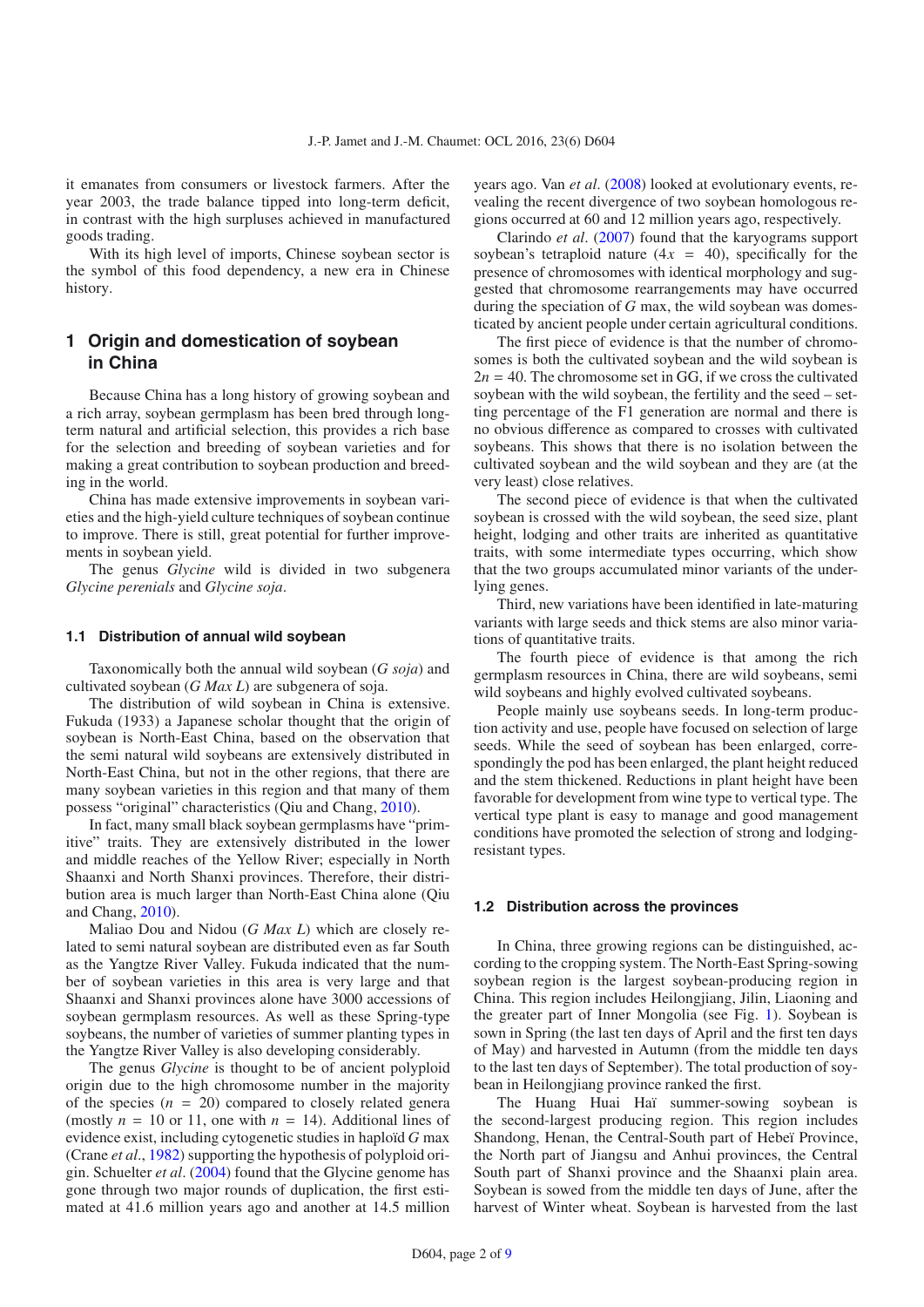



<span id="page-2-0"></span>**Fig. 1.** Administrative map of China.

ten days of September to the first ten days of October before wheat sowing.

The South China multiple-sowing soybean region includes the provinces south of the Yangtze River. The region has spring, summer and autumn-soybeans. The spring soybean is sown in the Yangtze River Valley from March to the first ten days of July late-rice Winter wheat are planted after the soybean harvest. Summer soybean is sown after the harvest of winter rapeseed from the last ten days of May to the first ten days of June and harvested in October.

The autumn soybean is sown after the harvest of early rice from the last ten days of July to early August and harvested in the first ten days of November.

### **1.3 Utilization**

Soybean use directly for food is today about 10 Mt, mainly in the form of traditional soybean products as bean curd (tofu), soybean milk, soybean paste and soja sauce, bean curd sticks. Less than 1 Mt is used for the production of modern processed products such as soybean milk powder and isolate soy proteins and concentrated soy proteins.

#### 1.3.1 Processing and utilization

In Japan, the whole plant with the fresh green pods is harvested. The whole plant is boiled with the pods, but only the cooked green beans are consumed. This is the preferred way of enjoying edamame. Shelled green beans are sold fresh every day in markets in China and Taïwan. Due to a shortage of domestically produced vegetable soybean, instant quick frozen green vegetable soybean has found a market in Japan. Factories established in Southern China export frozen vegetable soybean to Japan. Thailand, Indonesia and Vietnam currently have factories that process and export frozen vegetable soybeans.

In China, Japan and Korea soybean and soybean products are a common part of the diet. Tofu (or doufu) is thought to have originated in China, along with soy sauce and several varieties of soybean paste used as seasoning. Japanese food made from soya includes miso, natto, leniako and edamame as well as products made with tofu such as atsuage and aburaage. In Korean cuisine, soybean sprouts (kongnamul) are used in a variety of dishes and are the base ingredients in doenjang, cheonggukjang and ganjang.

#### 1.3.2 Soya by-products

Tofu, also known as bean curd is a food made by coagulating soy milk (2 types of coagulants are used commercially: salt or acid) and then pressing the resulting curds into soft white blocks. There are many different varieties of tofu, including fresh tofu and tofu that has been processed in some way. Tofu has a low calorie count and relatively large amount of protein.

Soy sauce (also called soya sauce) is made from a fermented paste of boiled soybeans, roasted grain, brine and *Aspergillus oryzae* or *Aspergillus sojae* molds. Like many salty condiments, soy sauce was originally a way to salt, historically an expensive commodity. Traditionally soy sauces have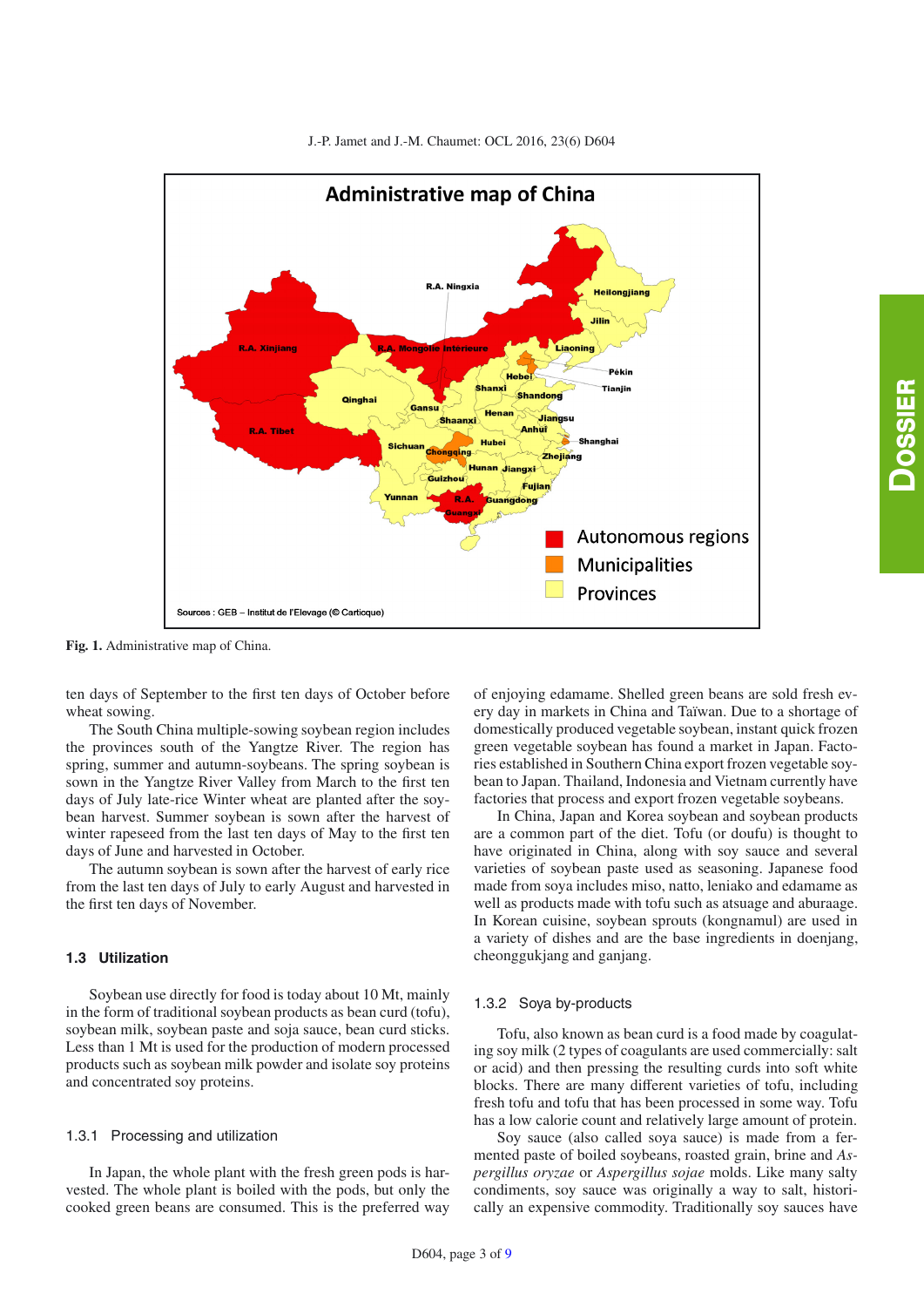been made by mixing soybeans and grain with mold cultures such as *Aspergillus oryzae* and other related micro-organisms (the resulting mixtures is called "kôji" in Japan, used both for the mixture of soybeans, wheat and mold as well as for the mold itself). Some brands of soy sauce are made from acid hydrolysed soy protein instead of being brewed in a traditional culture. This takes about three days. Although they have a different flavor, aroma and texture, when compared to brewed soy sauces, they have a longer shelf live and are usually made for this reason.

Tempeh is a traditional soy product originating from Indonesia. It is made by a natural culturing and controlled fermentation. It is the only soy product that did not originate from the sinosphere cuisine. The production process begins with whole soybeans, which are softened by soaking and dehulled, then partly cooked. A fermentation starter containing the spores of fungus *Rhizopus oligosporus* or *Rhizopus oryzae* is mixed in. The beans are spread into a thin layer and are allowed to ferment to 24 to 36 h at a temperature around 30 ◦C. Tempeh can be eaten alone or used in Chili, stir frys, soups, salads, sandwiches and stews. Tempeh's complex flavor has been described as nutty, meaty and mushrooms-like.

Miso is a traditional Japanese seasoning produced by fermenting soybeans with salt and the fungus *Aspergillus oryzae* (see above) and sometimes rice, barley, wheat or other ingredients. The result is a thick paste used for sauce and spreads, pickling vegetables or meats and mixing with dashi soup stock to serve as miso soup called misoshiru, a Japanese culinary staple. Miso is still widely used in Japan, both in traditional and modern cooking and is gaining worldwide interest.

Natto is a traditional Japanese food made from soybeans fermented with *Bacillus subtilis*. Some eat it as a breakfast food. In Japan, Natto is most popular in Eastern regions. Many countries produce similar traditional soybean foods fermented with *B. subtilis* such as Shuidouchi of China, Cheonggukjang of Korea, Thuanao of Thailand.

# **2 From 1st world producer to 1st world customer**

Dependency on soybean is relatively new in China's history. The country was the largest producer until the second half of the twentieth century. It was self-sufficient and its exports of beans were still very important to the USSR before the Great Leap Forward (1959–1961). Soybean production grew from 9 million tons in the 80's to a peak at 16 million tons in 1994. In the following years, the production levelled off.

China remained a soybean net exporter until the 1990's. Soybean exports exceeded one million tons in the end of the 80's and in the beginning of the 90's while imports were nonexistent.

But the Chinese soybean sector has undergone a big change in the 1990 and the 2000's in line with the increasing openness of China to the global market and the growth in demand of soy products. China has switched from being a competitor of world big exporters as the USA, Brazil and Argentina to their biggest customer.

#### **2.1 Increasing demand in new soy products**

If human consumption of soy products accounted for the vast majority of soy use in the past, feed demand, along with the rise of animal production, and soy oil consumption increase have affected the structure of the soybean market.

#### 2.1.1 Demand for modern animal production

The shift in feed demand is fueled by two factors: the growth in animal production and the changing structure of animal farms.

The beginning of China's economic structural reform kickstarted a continuous process of nutrition transition until today. Formerly centered on plant products, food consumption of Chinese households has diversified, with an increase in the consumption of meat products (cattle, pig and poultry meat) and dairy products. By 2013, total food availability was close to 3000 kcal per day per inhabitant, which includes a high proportion (above 20%) of animal calories (Chaumet and Pouch, [2012\)](#page-8-6). According to Chinese data, pork production increased 3 fold between 1985 and 2015 and is still the major meat product in China, accounting for 57% of total meat production. Poultry meat increased 18 times, beef production 15 times and sheep production 7 times. These increases are driven by per capita consumption as well as population growth. Net population growth was around 7 million in 2014 but it will slow down in the next decades. The Chinese population will reach 1.5 billion by 2030 and then will reach a plateau.

The main drivers of the per capita consumption are increasing purchasing power and urbanization. In 2014, 55% of population were urbans, leaving a potential increase in animal products among the 45% living in rural areas. According to USDA, China's per capita consumption of meats stood at 33.6 kg and the per capita consumption of milk and dairy products remained low at 12.6 kg in 2014 (Clever and Wu, [2016\)](#page-8-7). Both will increase in the next few years. But aging population might slow down the growth consumption rate and the end of the one child policy is unlikely to reverse the trend.

The increase in the consumption of animal products – specifically poultry and pig – leads to an accompanying increase in the consumption of crop production. In order to increase production volumes, demand for cereals and soy for animal feed rises.

For food safety and economic reasons large-scale and modern animal production operations are pushed by the government while traditional small-scale operations gradually disappear. Chinese data show a rapid expansion of large scale animal farming production. From 2002 to 2010, the percentage of hogs raised in farms that sell more than 3000 animals per year, rose from 5% to 18%. In the dairy sector, the number of cows raised in farms with more than 1000 animals rose from 3% in 2002 to 20% in 2015. Hence the use of self-mix feed is decreasing and industrialized feed use is increasing, resulting in an increase in demand of soybean meal.

Chinese soymeal production increased from 8 million tons in 1997/98 to 54 million tons in 2014/15. The Chinese feed industry, practically nonexistent in 1975, became in 2012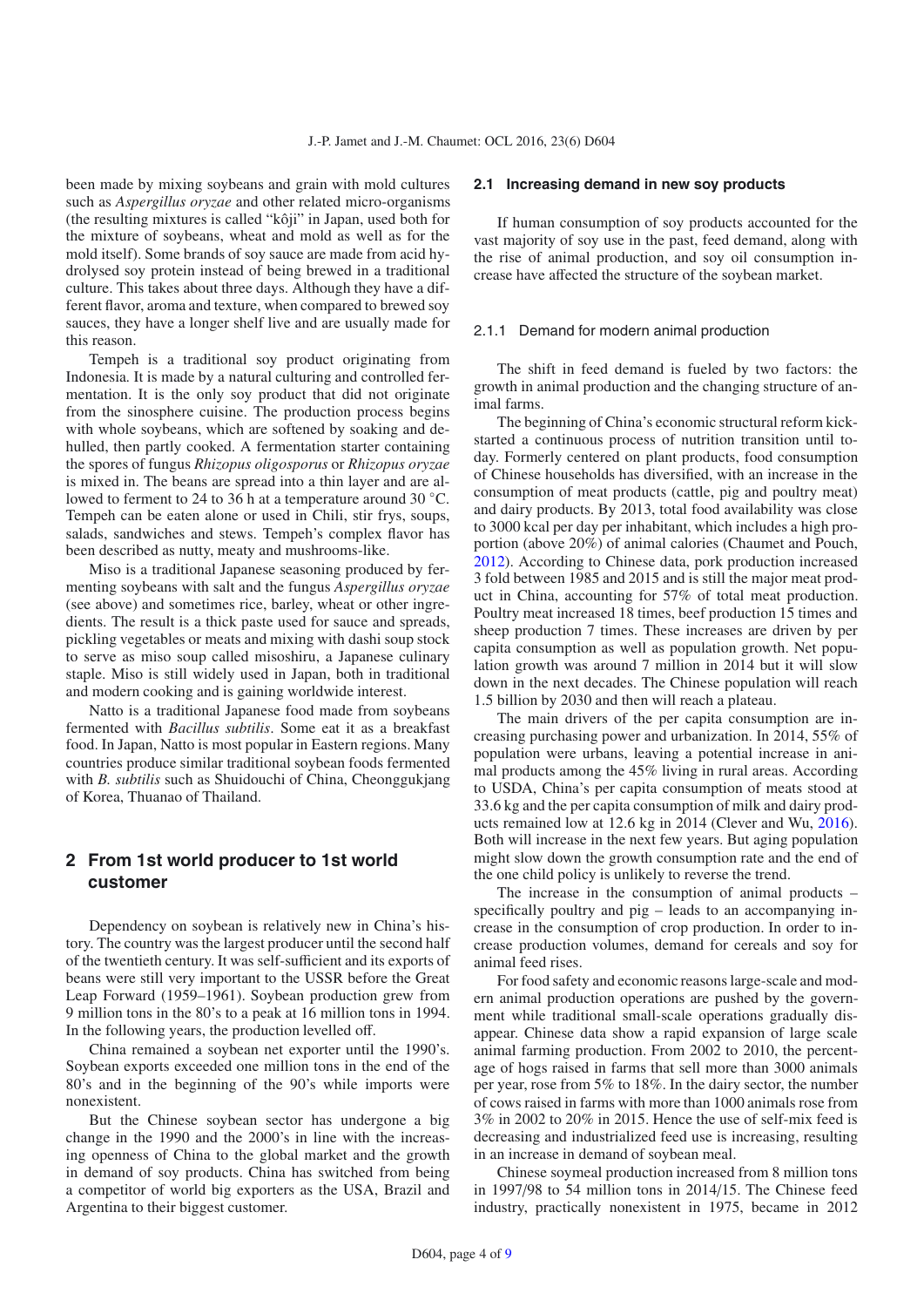

<span id="page-4-0"></span>

**Fig. 2.** Vegetable oil production and consumption in China.

the world largest feed producer, with close to 200 million tons of products.

#### 2.1.2 Demand for soy oil

In line with the economic growth and urbanization, China's edible vegetable oil consumption per capita rose from less than 8 kg in 1996 to 24 kg in 2014. China's per capita consumption is lower than the US and European one but is higher than world average consumption. From the national consumption point of view, volumes increased from 10 Mt (million tons) to 33 Mt.

In addition to this sharp increase in total vegoil consumption, soybean oil took the leading position more than 10 years ago. Until 2002, rapeseed oil was the most consumed edible vegetable oil, followed by soybean oil, peanut oil and cottonseed oil. Most of the oils used in China were marketed in a bulk crude format, reflecting regional preferences. Soybean oil was consumed in northeastern area while rapeseed oil was consumed in the Yangtze basin and peanut oil in the southern parts of the country. But new oil standards have modified this structure of the market. The crude oil was unrefined, murky, and considered to be unhealthy. In 1992, the Chinese authorities published a standard called "salad oil" which led to the segmentation of the oil market. Next to the crude oil was then a deodorized oil. Taste and odor were not the first choice criteria anymore and price led the purchases of Chinese consumers.

Cheaper soybean oil became more attractive and in 2003, rapeseed oil lost its first place to soybean oil as the number one human consumption oil. According to the USDA (Clever and Wu, [2016\)](#page-8-7), soybean oil accounts for more than 44% of the market, followed by rapeseed oil (24%), palm oil (18%) and peanut oil (9%) (Fig. [2\)](#page-4-0).

In production terms, knowing that no palm oil is produced in China, soybean oil is the principal Chinese oil product, accounting for close to 55%, while rapeseed oil accounts for only 30% and peanut oil for 11% (Fig. [2\)](#page-4-0).

#### **2.2 Liberalization of soy markets**

#### 2.2.1 China's strategy and tariff policy

To meet this new demand in soy products, the Chinese authorities faced different choices. The policy regarding imports of oilseed products was not easy and the Chinese authorities dithered for some years. In 1995, China removed the 13% value added tax (VAT) on imported soymeal to enhance the development of the livestock industry and to ensure feed supply. The result was a sharp increase in soymeal imports, above 4 million tons in 1997/98 and a fall in domestic soybean prices as well as in crushing margin. Edible oil production went down and oil smuggling gained momentum (Hsu and Gale, [2001\)](#page-8-8). To address these problems, the government re-imposed VAT on soymeal imports in 1999 and decided to import whole and unprocessed soybeans and to process them domestically in order to capture crush margins and to develop crushing industry in line with its national economic development policy. China decided to put a 3% soybean single tariff policy into practice instead of a 180% tariff, a 40% preferential tax and a 3% in-quota tax rate. This decision was intended to enhance the production of high-value-added goods (namely soy oil and meal), while preserving China's food security strategy by leaving arable land for grain crops production. China's agricultural trade strategy consisted of authorizing import increases only on certain "non-strategic" products (soy, meat), by imposing tariff rate quotas on cereals. In this way agricultural production can focus on strategic products, like grains, in order to maintain self-sufficiency in this sector. Cereals receive special attention because of their centuries-old political value: the rulers must meet the requirements in wheat and rice that form the basis of the diet.

This analysis show that the government has made a very clear geostrategic choice. Noting the dynamic development of crops – including soybeans – in Brazil and Argentina, it has decided to be dependent on these countries to support the development of domestic livestock by importing raw materials at competitive prices to feed animals. For example, if China were to produce 75 million tons (Mt) of imported soya it crushes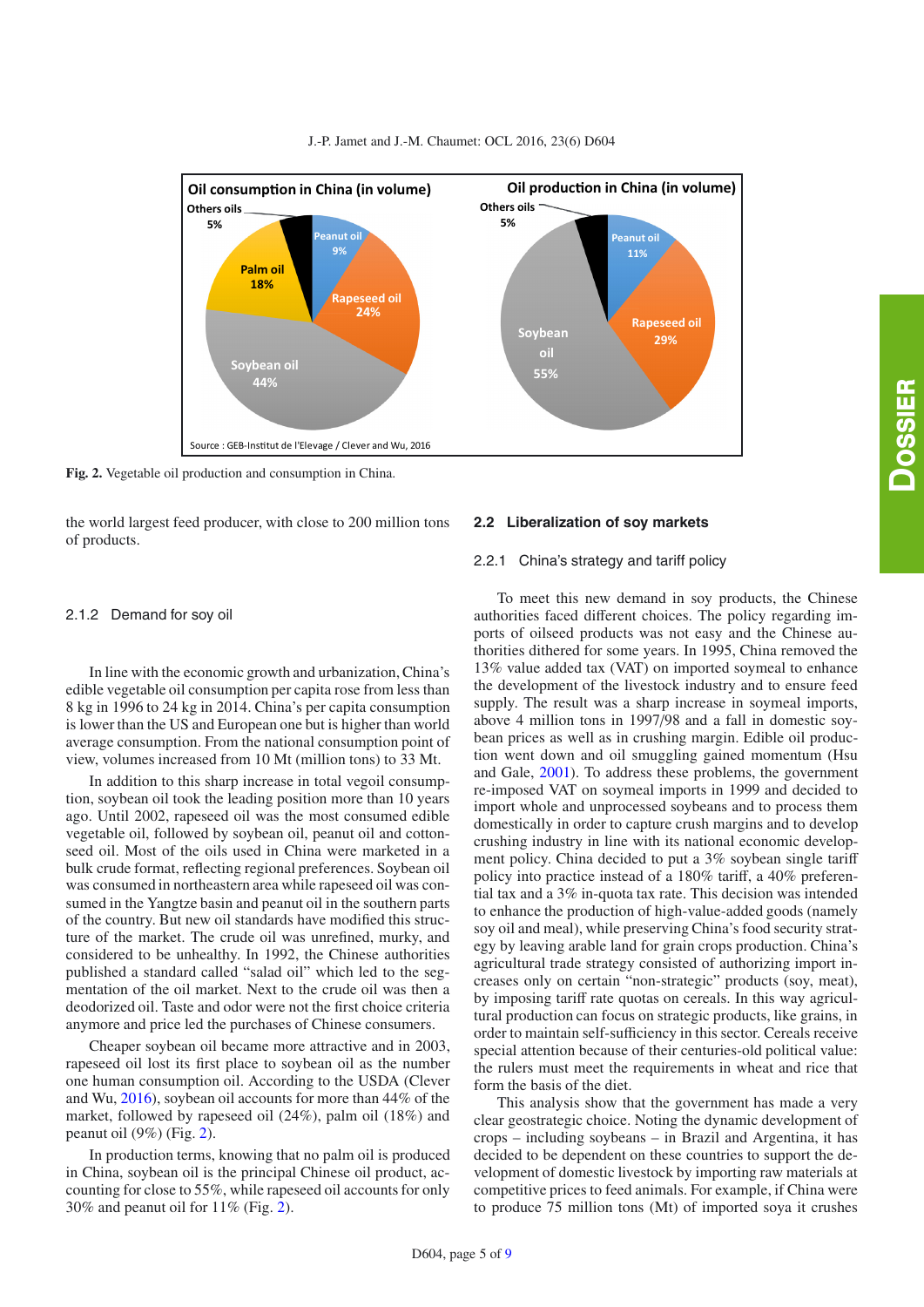in its factories, it should devote 40 million hectares and in turn import at least 200 million tons of grains.

While the country has no arable land reserves, its acreage fell from 133 to 120 million hectares in thirty years due to ecological conservation, urbanization (in 2015, 54% of the population live in cities), industrialization and multiple damage resulting from pollution, depletion and desertification, salinization and erosion.

To promote the imports of soybean and to prepare its entry to WTO (World Trade Organization), China allowed soybean imports to enter at a tariff as low as 3% since the end of 1990s, without tariff rate quotas. In contrast, tariff on soybean oil lowered form 63% in 2001 to 9% in 2006 and tariff on soymeal remained at 5%.

Thus, since 2000, Chinese soybean production has been exposed to the forces of the world market. This sharply contrasts with rice, wheat or corn production which benefit from tariff rate quotas (TRQ). The liberalization of the soybean market have brought about two major consequences to the domestic sector.

#### 2.2.2 Sharp increase in soybean imports and decline in domestic production

Soybean imports skyrocketed since the end of the 90's. In 2015, more than 80 Mt have entered China, compare to 4 Mt in 2000. China's soybean production is not competitive with other large producers such as USA, Brazil and Argentina because of the relative lower yield in soybean production and the limited arable land in China. Production is rarely mechanized and small scale farms are not competitive with large scale North or South American farms. Even in Heilongjiang which has a relatively abundant land resource, soybean production farms rarely exceed 10 ha.

The price of domestic soybean is significantly higher than the bean produced in USA or Brazil and production cost keep rising. From 2004 to 2014, production costs increased 2 fold, according to Chinese data. Moreover, Chinese soybean price remained at high levels because it benefits from a minimum price since 2008, in an attempt to help soybean farmers facing a liberalized market. Soybean was indeed included in the program of "temporary reservation" initiated in 2008 and implemented in the producing provinces of the northeast. Announced every year in late October or early November, the minimum price related to the program has progressed during four consecutive seasons, from 2009/2010 to 2012/2013, before stabilizing in 2013/2014 to 4600 RMB per ton (550  $\in$ ). This setback is due to the growing differential between falling world prices and rising domestic prices that encouraged Chinese crushers to favor imports over domestic soybeans. In 2013, the import prices averaged USD 600 per ton (to which must be added 3% custom duties) while the price in the producing provinces exceeded USD 750. The producers therefore had great difficulty to sell their products not only to manufacturers, but sometimes to buyers in charge of public reserves because, in addition to being expensive, their grains did not meet the minimum quality criteria. Public stocks nevertheless inflated, as well as costs for the state (procurement,

<span id="page-5-0"></span>

**Fig. 3.** Soybean sown area and production volumes.

storage, . . . ) and many observers have described the minimum price as "subsidy" for imports and foreign growers.

The production in China is traditionally non-genetically modified soybean. But China's GM free soybean does not hold an advantage over GM soybean imported as this bean is only used to produce oil and soymeal and is not intended for direct human consumption. Processors aim to get the cheapest products and only pay attention to the higher oil extraction rate of GM soybeans, the oil content of domestic soybean is indeed 3% to 5% lower than that of the imported soybean. The market is then largely segmented: non GM domestic soybean is used at more than  $60\%$  in food use (tofu, soy milk ...) when  $90\%$ of GM imported soybean is crushed to make oil and soymeal.

Moreover, the layout of Chinese soybean production is unbalanced, with production areas mainly concentrated in the Northern provinces, namely in the "Dongbei" region and in Inner Mongolia. Before the 1990's, China's soybean crushing plants were mainly located in the soybean producing regions (Aubert *et al*., [2001](#page-8-9)). The sales areas are in the south and south-east parts of the country. Under this pattern, the price structure of soybean is low in the north and high in the south. Since the beginning of the imports, many new soybean crushing plants were built along the coastal region which leads to the circulation pattern of "north-to-south grain diversion". It appears more expensive for processors now located near the harbors to purchase domestically produced soybeans rather than imported ones partly due to significant bottlenecks in China's transportation system. The large quantity of imports has then changed the soybean trade pattern. The price differences are eliminated and the domestic soybean has lost its resource superiority.

Unable to compete with imports, China's soybean production has been in a steady decline since 2004. At 11 Mt in 2015, production was reduced by more than 35% while sown area decreased by more than 20% (Fig. [3\)](#page-5-0). However the country is still the 4th largest soybean producer in the world. Yield remained around 1.8 ton/ha and did not increase.

Soybean only accounts for 23% of Chinese oilseeds production, peanut and rapeseed being the first and second largest oilseeds production (see Fig. [4\)](#page-6-0).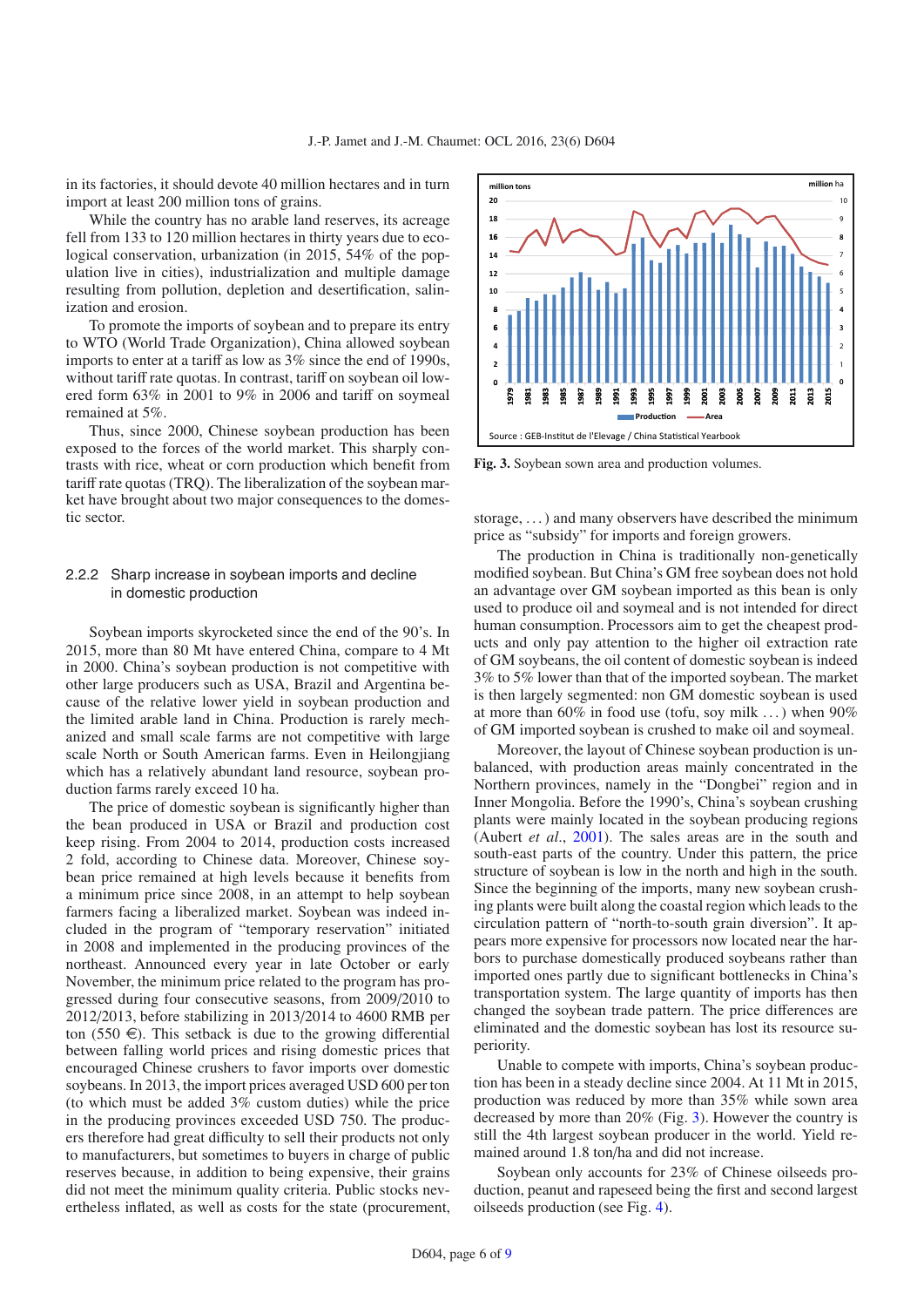<span id="page-6-0"></span>

**Fig. 4.** Principal oilseed production in China (in volume).

<span id="page-6-1"></span>

**Fig. 5.** Chinese soybeans imports (Source: GEB-Institut de l'Elevage/Chinese customs).

China has become dependent on foreign soybean, 80% of its consumption being imported. It now accesses more than 60% of the world trade in soybean. Soybean imports account for 1/3 of Chinese agricultural imports value that is to say 35 billion USD. And China is also dependent on 3 countries only, accounting for 95% of the volumes bought on the international market: Brazil, with 49% of the market share, US (35%) and Argentina (12%) (Fig. [5\)](#page-6-1). But this situation is in fact a mutual dependency. Three quarters of Brazilian soybean exports are sold to China as well as more than half of US soybean sales and close to 85% of Argentina exports.

<span id="page-6-2"></span>**Table 1.** Increasing Chinese dependency rate in vegoil for the last 20 years.

|                              | 1996/97 | 2000/01                     | 2005/06 | 2014/15 |
|------------------------------|---------|-----------------------------|---------|---------|
| Consumption (Mt)             | 10      | 12.3                        | 21.45   | 33      |
| Oil imported (Mt)            | 3.7     | 4.7                         | 12.4    | 24.3    |
| – directly                   | 3.3     | $\mathcal{D}_{\mathcal{A}}$ | 6.95    | 8.57    |
| - through grains imports     | 0.4     | 2.7                         | 5.4     | 15.7    |
| Self-sufficiency rate $(\%)$ | 63      | 61.8                        | 42.2.   | 26.4    |
| Dependency rate $(\% )$      | 37      | 38.2                        | 57.8    | 73.6    |

The production of soymeal was around 59 Mt in 2014, according to the USDA, above the national consumption which is around 56 million tons and account for close to three quarter of the total protein meal volume consumed in China. If 1 Mt is used in industrial sector, more than 1.5 Mt is exported. China was and still is a net exporter of soymeal, to Japan, Vietnam and South Korea.

Despite the huge volume of seeds crushed in China and the country's current self-sufficiency in soybean meal, it is a net importer of soybean oil. The imports peaked at 2.8 Mt in 2007 and decreased to 0.8 Mt in 2015. Although China has increased its soybean processing capacity since 2001, demand for soybean oil has risen even more quickly. Another reason explaining these imports might be found in oil and meal extraction rates. Chinese crushing industry seems to have concentrated its activities on protein meal at the expense of oil. Their extraction rate for meal is above 79%, when the world average is 0.5% below and it is of 17.8%, well below the world average of 18.5% for soybean oil.

Regarding the oil sector as a whole, China dependency is increasing year after year (Tab. [1\)](#page-6-2). The large volume of imported soybean and the growth in palm oil imports (from 1.5 Mt in 2001 to between 5 and 6 Mt since 2009) are the main reasons explaining this situation.

#### 2.2.3 China's crushing industry became foreign-owned

Soybean crushing capacity increased gradually every year, from 40 Mt in 2001 to close to 150 Mt in 2015. Taking into account that around 70 Mt are crushed every year, the sector clearly shows an overcapacity. The biggest capacity is located in Shandong province (40 Mt), Jiangsu province (22 Mt), Guangdong province (20 Mt), Guangxi province (15 Mt), Liaoning province (8 Mt) and Tianjin (9 Mt), all far away from production areas. But since 2004 and the crisis in the Chinese crushing sector, a growing part is now in the hand of foreign companies.

When the soybean prices peaked in April 2004 at 360 USD/ton Chinese crushers bought US soybean, as instructed by the Chinese government. When the prices went down to 190 USD 6 months later, many buyers tried to default on their buying contracts but finally had to fulfill their contractual obligations. The overpaid soybean resulted in huge losses and in bankruptcy of many Chinese crushing companies, leaving the opportunity to international soy traders to enter the soy industry. The "soybean crisis" led to a power shift in the industry. The share of soybean trade from major international trading companies is now estimated in China at 70% even if two-third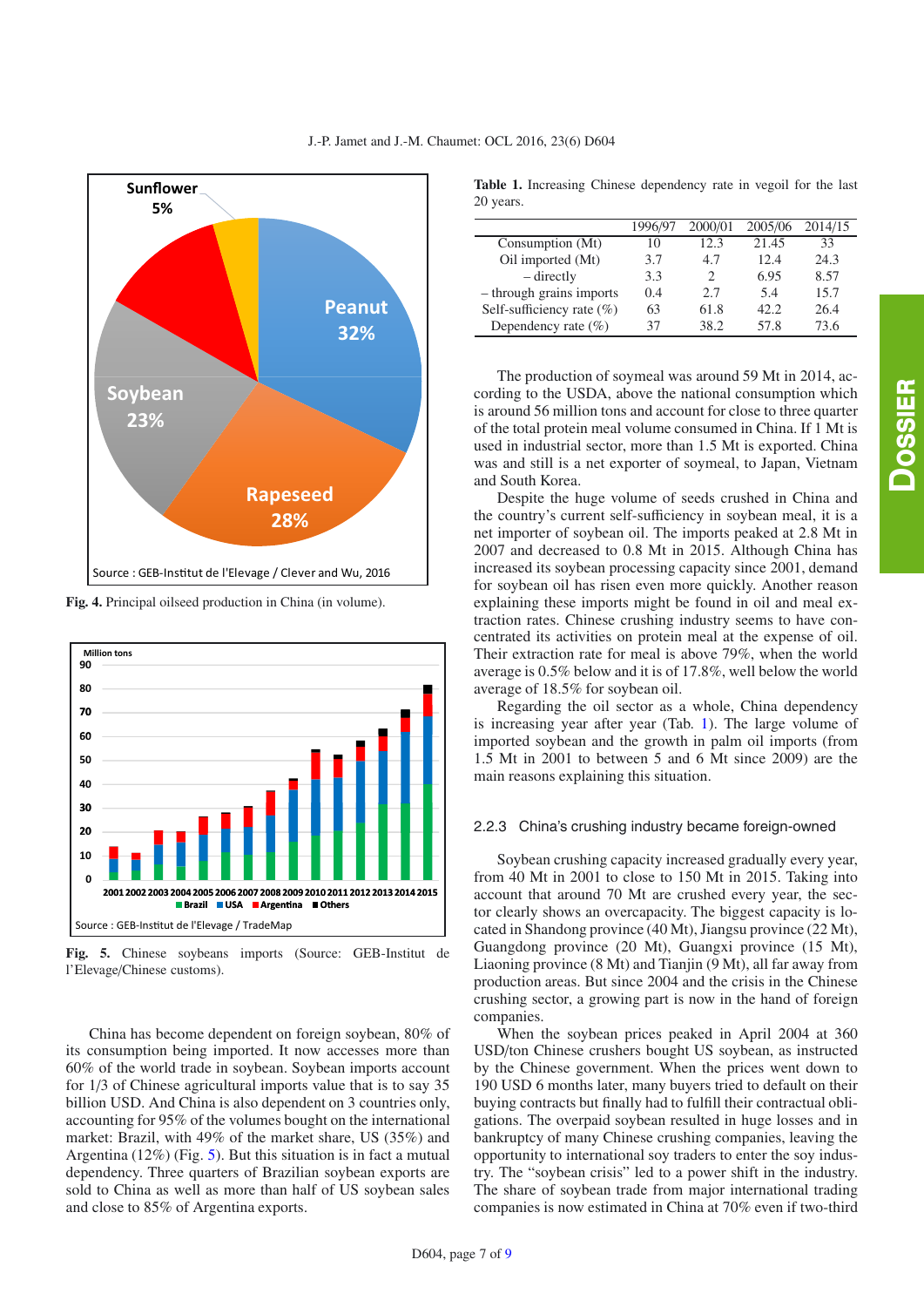of the crushing capacity is in the hands of local companies. The association ADM/Wilmar is the largest international company in this filed in China and its partner Cofco (China Oil and Food Corporation) the leading public company in the field. Wilmar has 56 branches in trade and crushes 20 Mt of oilseed each year. Bunge entered the local crushing industry in 2005. It has three large facilities in Nanjing, Tianjin and Shanghai, as well as a joint venture with the Sanwei Group for crushing/refining plant in the port of Rizhao (Shandong). Cargill operates in China through 34 companies in direct control or joint venture. It is the operator of four oilseed crushing plants including three in Canton province and in Jiangsu, north of Shanghai.

#### **2.3 Soybean policy regarding domestic and international competition**

#### 2.3.1 A corn-soybean competition

Chinese soybean is also challenged by the development of corn production which has extended its grip on land that was once assigned to soybean especially in the Manchurian plains, where corn has become a major production. Corn production has doubled in 15 years thanks to the 50% increase of surface area cultivated, but especially due to increased yields. These went up 20% to 59 quintal/ha.year due to improved planting density, improved fertilization, irrigation, use of plastic covers and adoption few varieties. The trend is a net increase of 12 quintal/ha.year. The evolution recorded in the province of Heilongjiang illustrates this winning competition between corn and soy: it went from the largest soybean producing region to the largest corn producing region and accounts today for 15% of corn national production. Changes in relative prices of corn and soybeans is to the advantage of corn. Indeed, while the corn yield is three times that of soybeans, corn is paid RMB 2 RMB/kg and that of soybeans 4.2 RMB/kg. Between 2008/09 and 2013/14 minimum price for corn increased by 50% while minimum price for soybean rose by only 30%. This support has enabled continued growth of the area and production of corn.

In addition, soybean yields and rapeseed have made little progress in recent decades, unlike cereals yields. The figures speak for themselves: 18 quintal/ha on average for soybeans and 19 for rapeed against 59 quintal/ha for corn, 50 for wheat, 47 for rice and 36 for peanuts.

As shown before, Chinese authorities have not tried to modify this situation which is unfavorable to soybean, as it was their strategy to promote corn and other cereals. The government intention to induce a switch from soybean to corn can be traced back to its food security and grain self-sufficiency objective.

#### 2.3.2 The soybean sector facing world market

Edible oils have become an everyday product for Chinese consumers forcing rulers to pay attention to the oilseed sector. As most of the edible oil is, directly or indirectly, imported, world prices changes are soon or later transmitted to the local market. Having liberalized the market, Chinese government still has some ways to control the market and to mitigate its negative effects on Chinese consumers. If the soybean minimum price was intended to help farmers, Chinese authorities did hesitate to use authoritarian methods to protect consumers when prices increased sharply.

In 2010, the average retail price for of vegetable oil rose by 17% between October and mid-November. International soybean prices were on the rise in 2010 and peaked in May 2011. The Chinese authorities then requested the top four vegetable oil companies to freeze their prices as a temporary measure that lasted until mid-2011. In turn, small and medium companies did not raise prices for fear of losing market share. Despite the sales of part of state rapeseed oil and soybean oil reserves, all companies lost money. Those that tried to raise prices were quickly asked not to do so. The government control loosened in the 2nd semester of 2011 when world prices decreased, reducing pressure on edible oil prices.

The same situation occurred in 2012, when world soybean and other oilseeds skyrocketed. The five leading oil processors firms, Cofco, Wilmar China, Luhua Group, Jiusan Oil and Hopeful Grain and Oil, controlling 80% of the market were asked one more time to keep their prices steady.

But with the fall of world soybean prices since 2013, the nature of the problem has changed and cannot be solved by the same kind of measures. The growing price difference between domestic and imported soybean strongly hurt Chinese soybean production even in its food use "niche". Medias have reported a growing use of imported soybean by food processors as it has become a lot cheaper than domestic soybean. This information has scared some Chinese consumers as imported soybean is GM.

Chinese authorities have then decided to change the soybean (but also rapeseed) support system in the 2014/2015 marketing year. It is now based on setting a "target price" and a "deficiency payment" for the difference between the "target price" and market prices. The new system is under the operational responsibility of the provinces, but the administrative procedure remains running in 2016.

The purpose of this reform was to allow Chinese soybean price to decrease and to become more competitive with imported beans. Between January 2014 and December 2015, Chinese soybean price indeed decreased by 20%, but imports did not slow down, driven by animal feed and oil demand.

# **3 Conclusion: A break in the Chinese soybean production trend?**

In the medium term, Chinese authorities want to reduce the huge reserves of corn and to limit imports of corn substitutes. The "Crops structural adjustment plan 2020" calls for reducing corn surfaces of 3.3 million hectares (–9%/2015), going back to a little over 34 million hectares, the 2011 level. After subsidizing corn, Chinese authorities will now spend 500 million euros to reduce the production of this cereal, encouraging farmers to grow or to rotated in width peanut, soybean, alfalfa . . .

Authorities want to increase soybean surface by 2.6 million hectares by 2020, regaining its 2006 level. This additional soybean production would be used for human consumption